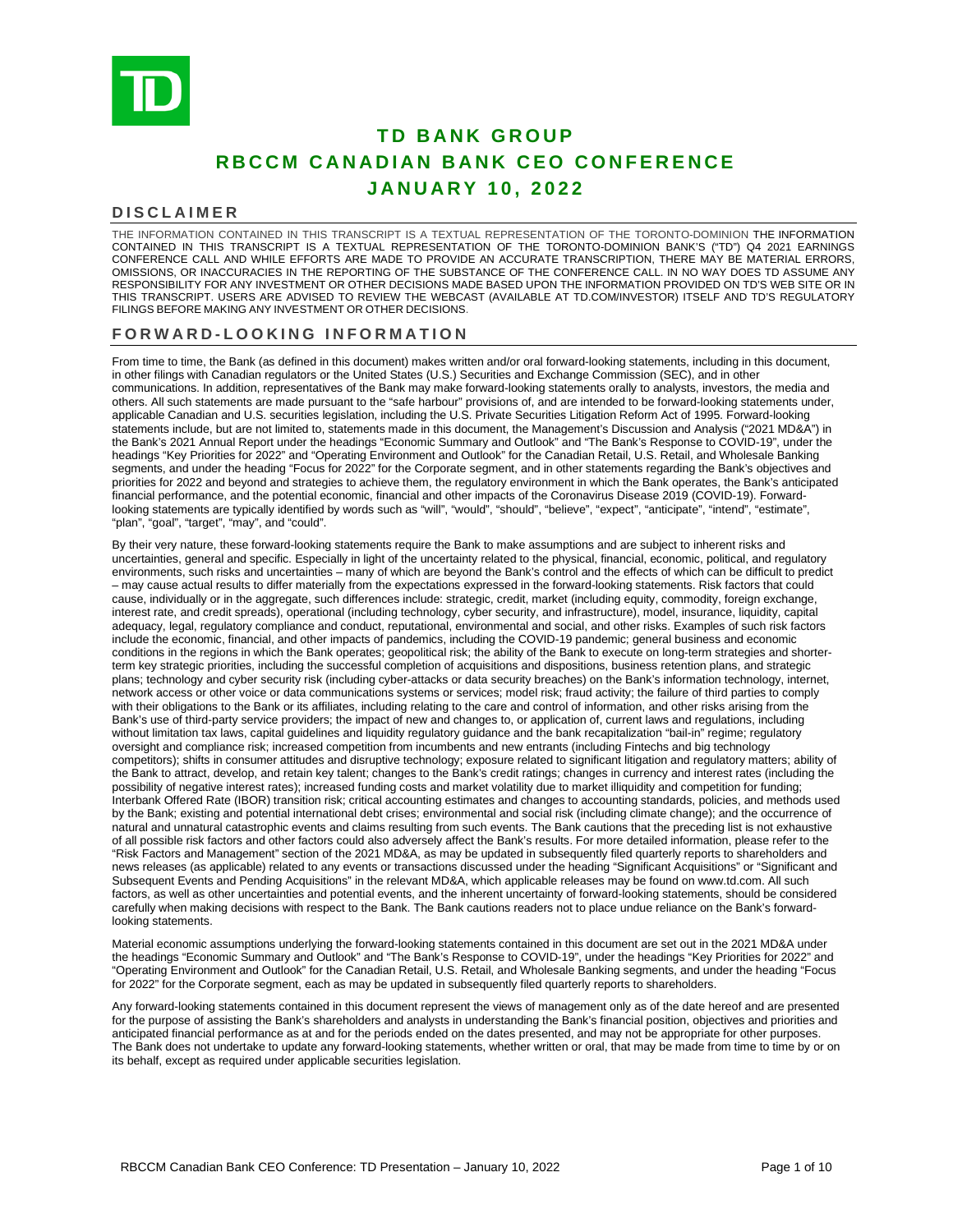# **PARTICIPANTS**

**Bharat Masrani** *TD Bank Group – Group President and CEO*

**Darko Mihelic** *RBC Capital Markets – Analyst*

# **FIRESIDE CHAT**

#### **Darko Mihelic – RBC Capital Markets – Analyst**

Thank you, and welcome back everyone to our session with TD Bank. We have Bharat Masrani, the CEO of TD here to have a discussion. But before we begin, I've been asked to tell you that Bharat's comments today may include forward-looking statements. Actual results could differ materially from forecasts, projections or conclusions in these statements. Listeners can find additional details in the public filings of TD Bank Group. With that out of the way, welcome Bharat to the conference. Thank you for joining us this morning.

#### **Bharat Masrani – TD – Group President and CEO**

Nice to be here, Darko. Good to see you looking well and looking forward to a great discussion.

# **Darko Mihelic – RBC Capital Markets – Analyst**

So, given that the day started with the regulator, I feel compelled to start every discussion on capital, and in your case, on a fully loaded basis, your Common Equity Tier 1 ratio really hit an extraordinarily high level at the end of the year, 15% – 15.2% on an otherwise regular basis. Now, what's interesting on that front with you is that's an awful lot of excess capital. We've had some banks announce an acquisition and bring the ratio all the way down to 11%. So, where do you want to operate your bank? 15% seems a little too high. Could you get it down to 11% and how do you get it to a more optimal level? And so, first and foremost, what's your optimal level and how do you get there?

# **Bharat Masrani – TD – Group President and CEO**

Great question, Darko. But first, we should talk about the strength of TD. I know we say it, but through this pandemic you've seen it really play out – that when you have restrictions on capital actions like we've had for the past year and a half or so, you saw how quickly TD's capital grew. So, it just shows the earnings power and the way the business model works at TD. So, I think it's important to keep that in mind because– we've talked about it in the theoretical sense but we've seen it play out, this is the strength of the franchise, strength of the scale, the strength of the business model, and what it means to be a customer-centric bank and so we feel great about that.

I think with respect to capital, with the levels we have, it gives us tremendous flexibility to invest in organic and inorganic opportunities that might be out there. And of course, with the level we have, you could, without a doubt, partake in acquisitions that can quickly use up some of this capital. Or on the organic side, we've said that we will keep on investing. There's a consistent framework that I've talked about over many years that we like to invest in our stated strategies to grow share. We will always keep capital for opportunistic opportunities out there. We will use our capital where we think we have a capability gap. And, of course, we'll look at M&A being a key sort of a plank of what we've done over many, many years.

And when you go through all that thinking and if there's still capital left over, then we're not shy in buying back our shares and we've done that consistently over the past few years. A few weeks ago, we announced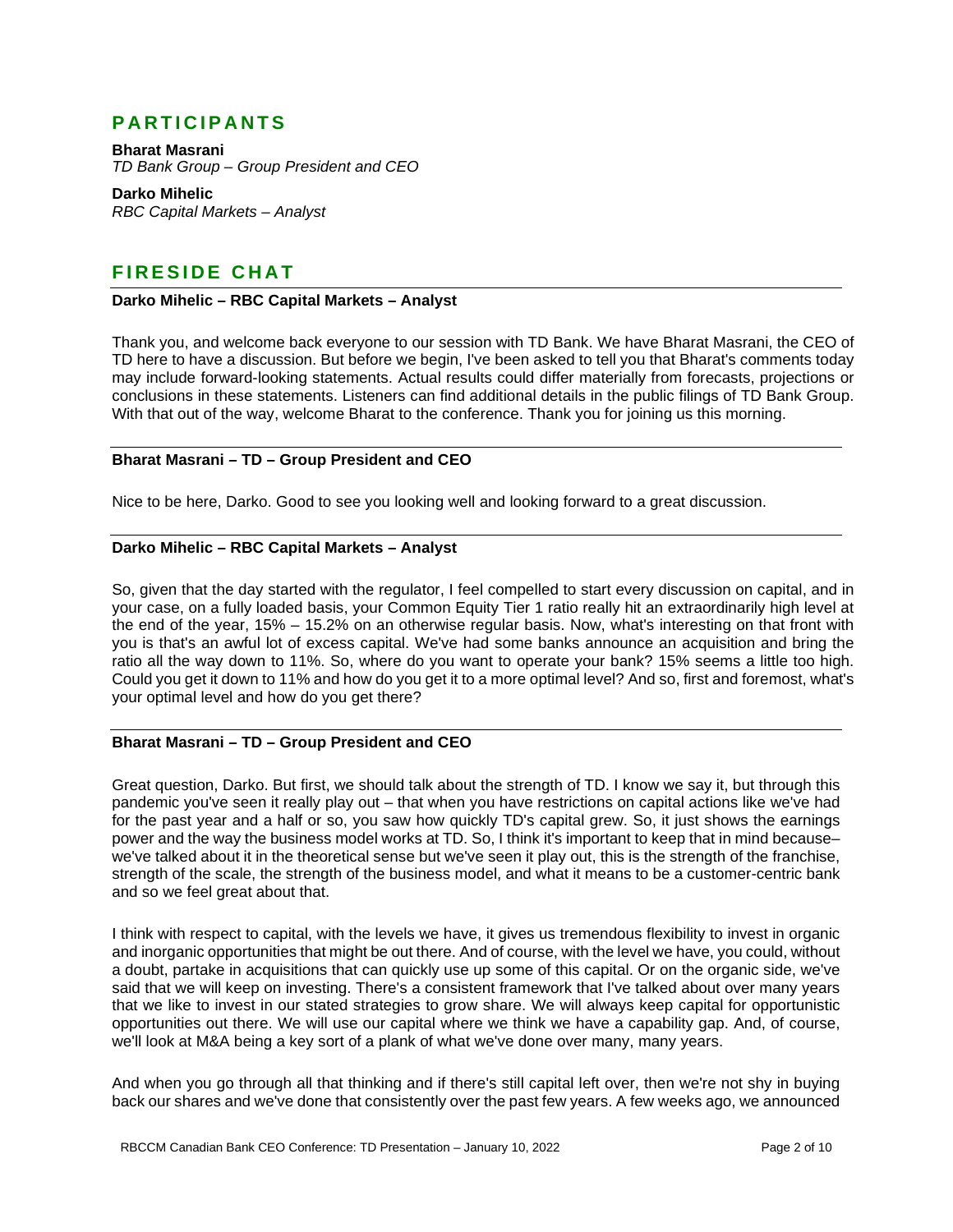a 50 million share buyback program through an NCIB which was approved last week. So, whenever we've said we would buy back, generally we complete our buybacks and that's been a record. And so, I like the position we are in. And of course, yes, based on the way we see the economy and the risks out there, you should see us use it, based on that framework going forward.

#### **Darko Mihelic – RBC Capital Markets – Analyst**

But it still seems like there aren't that many opportunities inorganically left. I mean, what we've seen is some acquisitions have been made, seems like there may be a little bit of a push back down south in the US where there's some difficulty in getting some M&A done. Are there opportunities big enough for you to actually use all of that excess capital? Or should we start thinking about even more buybacks, maybe perhaps another buyback after this one, maybe perhaps a special dividend? I mean, it's just from a modeling perspective, as I look at the model and I think about your earnings prospects as you mentioned, you generate a lot of capital every year. Is it even possible to bring your capital ratio down? And I'm still going to pin you down, where is your optimal capital ratio, do you think, for running the bank?

# **Bharat Masrani – TD – Group President and CEO**

No. I think in earlier calls you talked about, would 11% make sense, and I think your questions just started with that. Yeah, of course, it would make sense. Like, it would be way above where the minimum requirements are after you impose the D-SIB buffer that was increased recently. So, it would depend on our view at the time of what the economy looks like, what our credit profile might be, what risk we see in the marketplace.

But overall, would you be comfortable at running at those levels? Yeah, of course, we would be based on what we see in the economy. There might be times where we need to run it at a higher level because we think the economy has some weak spots and we need to make sure that we've got more than enough capital to withstand any shocks that might come out of that.

With respect to opportunities out there, Darko, it's hard to say. Every time people say that there are no opportunities, something does come up. In our case, the great position that TD is in is that many years ago when I was in the US – that you and I had lots of discussions then – there was no choice but to acquire because we were a subscale player, we were just starting out and you needed a foundation. You needed a minimum sufficient amount of scale from which to grow.

I'm happy to report that now we are not subscale. We are a huge bank domestically in the United States. I think we're the seventh largest or the eighth largest domestic bank. We've got a fantastic franchise on the Eastern Seaboard. We have a value proposition that is second to none – we're called the Wow Bank. And if you look at the numbers out of our franchise in the United States, look at checking growth, customer growth, we might be – on the Eastern Seaboard, we rank among the very best nationally in the United States.

So, the great thing with TD is that we don't actually need to acquire just to get scale. We have the terrific scale and we have now learned – it has taken us a long time – to take advantage of our North American scale. And we keep on making good progress there. So, I feel great. But that doesn't mean that if something were to present itself that made strategic sense, financial sense, risk sense and, frankly, cultural sense that's important to us, we will look at it very seriously because it would accelerate our growth. And frankly, we've seen that in acquired entities, we've been able to bring tremendous value and accelerate that growth.

So, I don't want to discount the possibility of acquisitions, notwithstanding some of the environmental things that you talked about. But on the other hand, if there are no acquisitions available, and I explained my framework many times over, then we will not be shy to buy back our shares. And would it make sense for us to do another NCIB? In fact, in our history, you've seen us even upsize existing NCIBs because it kind of makes sense. So that, of course, is a great position for the bank to be that we have such flexibility.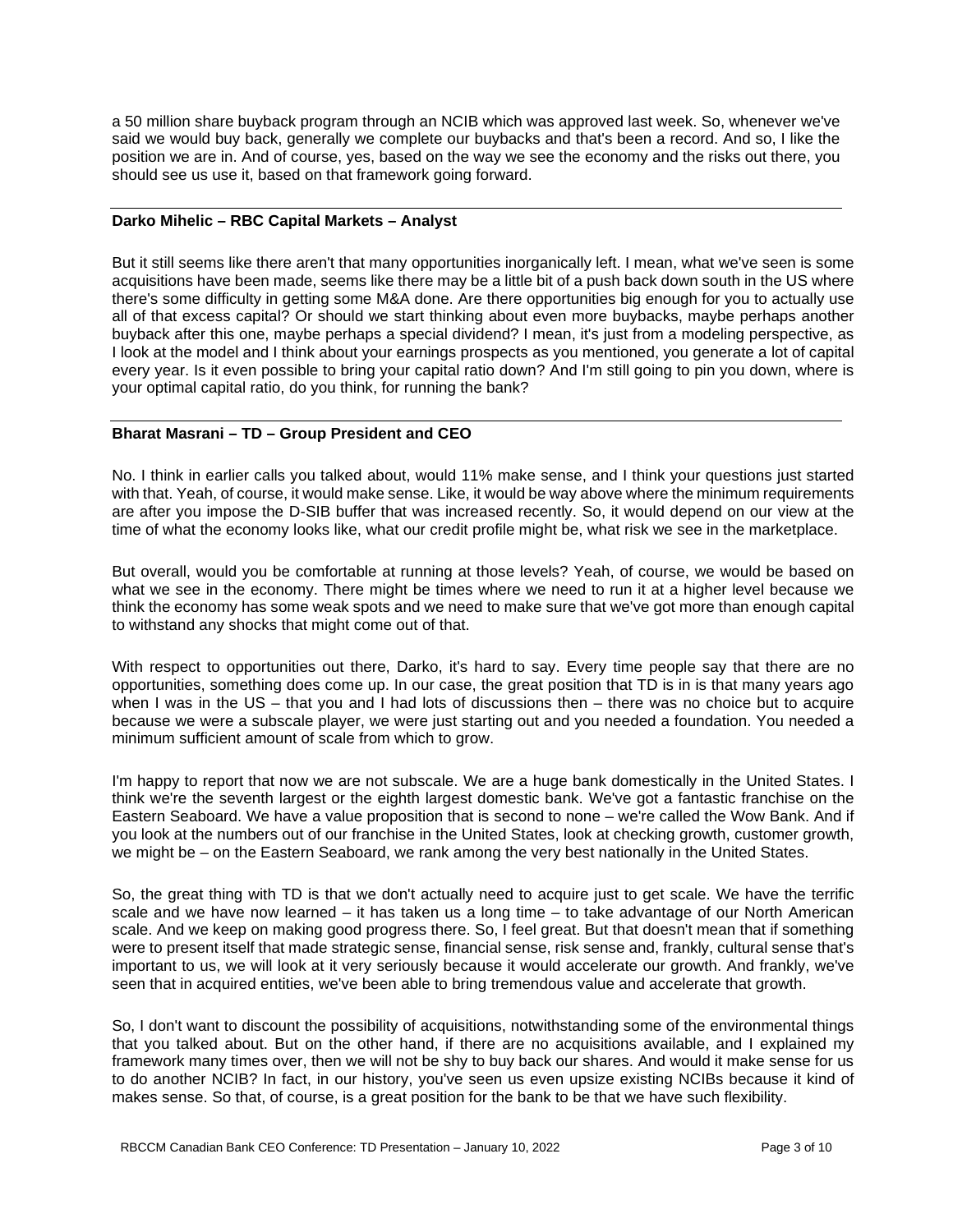On special dividends, yeah, I never say never. I mean, circumstances could change. We pride ourselves in adapting to the environment we find ourselves in, rather than hoping, praying, wishing that we go back to the good old days. But generally speaking, intellectually, I'm not a big fan of special dividends. I think dividends should have some kind of a relationship with your earnings power on an ongoing basis because I think that makes sense to me. And frankly, that's the way you can maintain consistency on your payout ratio, as you know, over time. So that's the way we are thinking about it from that perspective, Darko.

#### **Darko Mihelic – RBC Capital Markets – Analyst**

No, that's great. Thank you. And I only asked about the special dividend just because of the sheer amount of capital that you have. So that's great. And I want to sort of stick to the overall larger theme before I dive – because I want to dive into the US. But one of the things that when we look at TD in 2021, we look at the performance. After a few accounting adjustments, we had pre-tax pre-provision growth around 3% let's say. But the group average is a bit higher, but one of the things that you'd mentioned was that you believe that your bank was built for recovery. So, in thinking about that, and as we think about going forward into 2022, do you think that in this sort of economic recovery, should we think about your pre-tax pre-provision earnings growth as starting to creep higher from here and potentially getting better than peers? And how much of your confidence in terms of the built for recovery is based on higher interest rates? Because we know you're quite rate-sensitive. So long question, there's a lot of different mechanics in there, so parsing it together, PTPPE growth for 2022, stronger, is it just rates or is there more behind it from where you sit?

# **Bharat Masrani – TD – Group President and CEO**

Yeah. And so, let's – like you said, this is a lot of issues you've covered. So, let's start with each one of them. Let's talk about PTPP for a minute. Yes, I think it was 3% for the whole year, but when you look at the shock of the pandemic and what happened with interest rates, interest rates went instantly to zero as you know. So, that, in fact, yes, we are very sensitive because we have a fantastic franchise and we are a huge deposit gatherer, big chequing bank on both sides of the border. So, obviously the interest rate sensitivity, happy to have that because it is not that we're taking a view in markets. It is because of the core part of our business, which is to attract more customers and more of the chequing relationship, which is a key product – which is the anchor product to actually grow that relationship. So, that is our business model and that is terrific.

But when you have rates go down instantly to zero for year-over-year until that kind of goes through our rolls through our numbers, we are going to be seen as suffering more. So, yes, for the year, particularly in the first half of the year, that effect was quite profound and you saw that in our numbers. But let's look at what happened in Q4 because by that time, this thing had rolled off, quite smartly. And if you look at PTPP growth from a TD Bank Group perspective from Q4 to Q4, we were up 10%. So, it just tells you how this works from a core volume growth, customer engagement, how that plays out in our numbers. So, very happy with how this is playing out. We generally don't talk about PTPP guidance for the future but I'm very optimistic as to how we're seeing volume growth, customer engagement, the type of customers we have been attracting to our franchise. So, terrific in that regard.

Now, I want to be mindful that a month and a half ago, nobody had heard of Omicron. So there could be an impact of that but after that, there's hopefully not a dramatic impact, that this does sort of fizzle out over the next few weeks or a month or so. But we like the momentum that we're seeing in our business and I think year-over-year comparison sort of explains what happened to us from that perspective.

I think on interest rate sensitivity, again, the reason is because we have a deposit rich franchise, then this net interest rate sensitivity you're talking about at the bank level 100 basis point parallel shift would equate to \$1.9 billion of additional NII in the bank. And again, that's why when you look at the pent-up demand that is in the economy, the growth you should expect out of that. And now you're seeing inflationary pressures, no doubt. And some of it is transitory, I will not deny that. And I know you have a terrific guest after I'm done in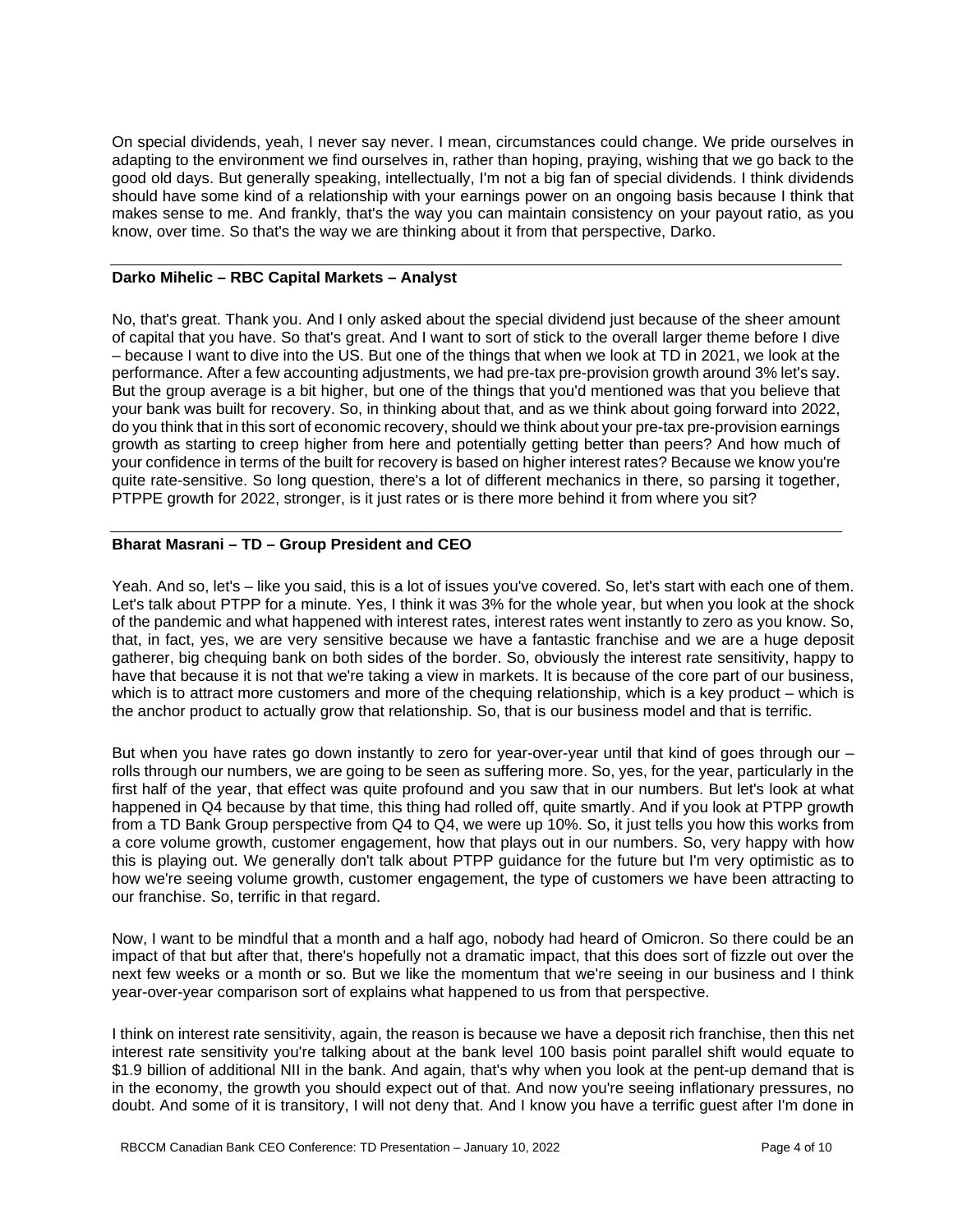Mohamed El-Erian, and I'm sure he'll talk about that. But there are, as well, other factors. Demand is very strong because of the fiscal stimulus you've seen out there. And then of course, you have labor shortages, part of it pandemic-driven, part of it is just the demographic moves that have happened in the economy and that wage growth is more sustained. So, there's a lot of built-in inflation which would mean high end rates. And if you look at TD's situation which is that we are more rate sensitive perhaps than some others and that should have a positive impact.

So that's the way I look at those components that you asked me. I think the way the year played out right at the onset of the pandemic, of course, the impact on TD was more so because of the sensitivity to risk that we have. But as we are coming out of it, we see great momentum and feel pretty good from a volume and growth perspective moving forward.

# **Darko Mihelic – RBC Capital Markets – Analyst**

And so, sounds like there's some momentum here. One of the things you mentioned – you don't really have a PTPP guidance. But one of the things you did mention is you do have sort of an outlook on operating leverage and you do expect it to be, clearly, positive going into 2022. Potential here that it could get very wide if we get a few rate increases, as you're mentioning, and you get that sort of impact running through. So, the question then becomes, well, when I think historically of TD, I think of expenses. I think of you guys having constantly reinvested. What are your assumptions on the expense side? And again, you touched on it. Inflation as well, how much is that creeping into your thought process on what you are expecting from expense growth in 2022 at TD?

# **Bharat Masrani – TD – Group President and CEO**

We talked about positive operating leverage. That is our goal – when we run the bank. And I've been very clear on this, we don't run the bank on what the quarter-over-quarter expense number is going to be. Yes, we absolutely want to have positive operating leverage, but over the medium term. We do not want to sort of compromise on the investment opportunities or to build our platform stronger than what it might be on technology investments or more capability investment just because the number one quarter or for half year is not going to be looking that impressive.

So, I think that's the way you should look at it. And, of course, we have – through this unpredictable environment, we've continued to invest. If you look at our capabilities, what we're doing on the homeowner's journey, what we've done on the infrastructure side, what kind of offerings we have out there, we've continued to make those investments. And frankly, that is really helping us to grow our business. We have more customers today than we had yesterday, and I have every confidence we'll have more tomorrow than what we have today and that happens with that investment cycle.

So, are there going to be opportunities? Should there be a requirement to be cutting back on expenses? Of course. Expenses – you should look at expenses in three categories. One is that there is a proper amount that is required to run our shop. We want to make sure we have enough people to serve customers, et cetera. The second one is, of course, we want to make the necessary investments to continue to grow our franchise. And the third category is that where we have more flexibility, can we defer some of that expense growth down the road when the environment might be more friendly? Absolutely.

And so, we have that flexibility. And whether we would exercise it or not will depend on our view on where the economy is, what kind of environment we are looking at over the medium to long-term rather than to reacting what is the next three months or six months because that's not the way we're running the bank. We are running a bank on a consistent basis for the long-term creation of value. And you've seen that from us consistently, and that's how you should look at TD.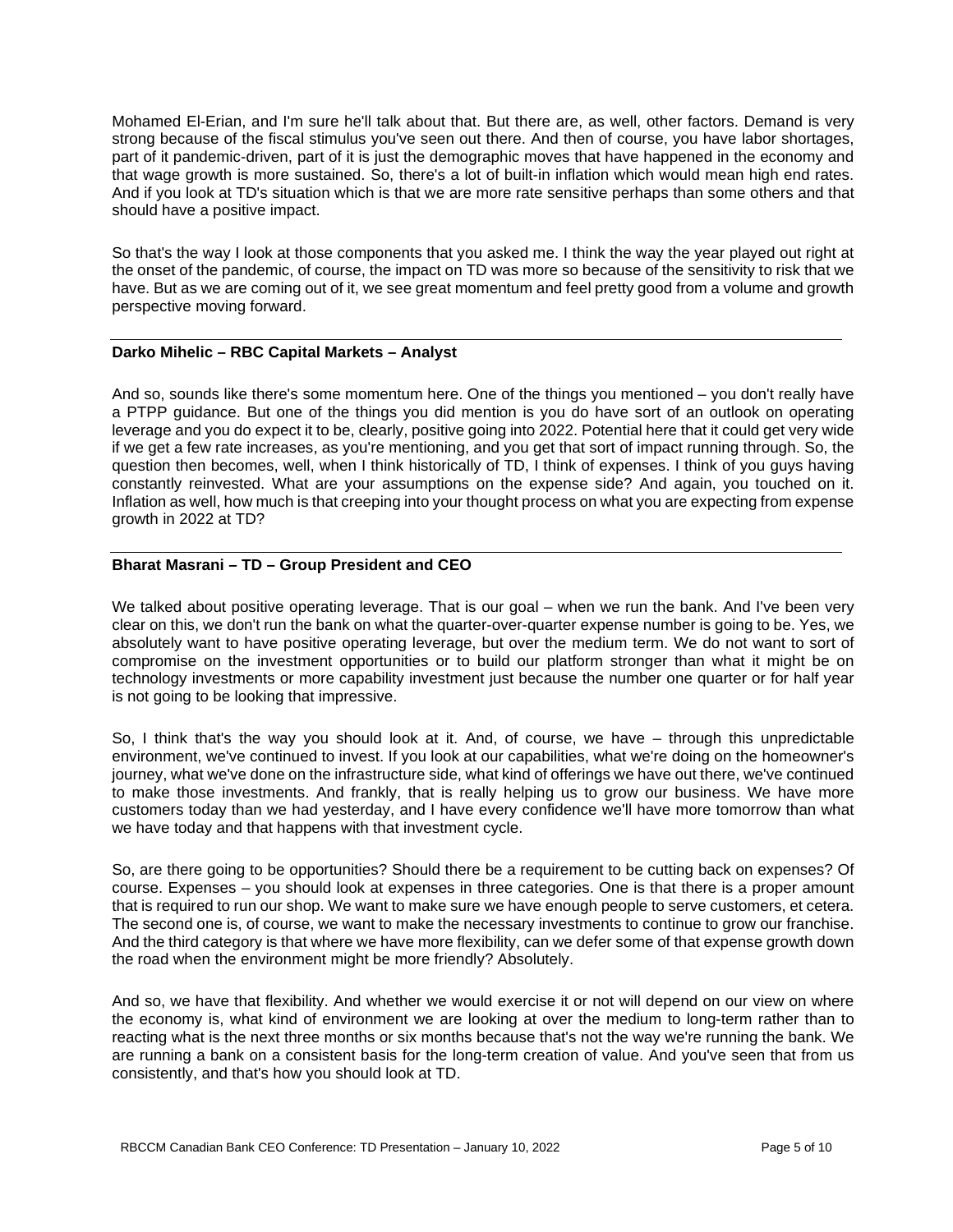#### **Darko Mihelic – RBC Capital Markets – Analyst**

Okay, great. I wanted to touch on Canada. One of the things that we saw last year was, I would say, starting off the year, slightly lower than peer group growth in mortgages, but it accelerated throughout the year. And so, as I think about going into 2022 in a period of rising rates, how do you see – I mean, you're a large mortgage lender, obviously, in Canada – how do you see the mortgage market playing out and how do you see your performance in particular? Do you think you can get back up above industry average mortgage growth rates in 2022?

#### **Bharat Masrani – TD – Group President and CEO**

Firstly, it's a great business; love our position in the marketplace. In fact, you say that maybe we had a slow start and, yes, we did. But for the year, we had record originations in 2021. I feel great about that. If you look at sequential growth, even stronger, because of, I think the point you made that maybe we start at a slightly slower start, but we caught up very quickly.

We continue to make investments. We have over the past few years – homeowner's journey comes to mind, which is an end-to-end digital offering there, and account management on renewals. We're using new techniques on how we provide the precise advice in the moment that is personalized, connected to that customer, and that's been a terrific initiative at the bank.

And then, of course, we've also made investments in building our offerings. If you look at FlexLine, which is a – talk about mortgages and HELOC, a combined product. We're just piloting that for our broker channel, and that should provide us good momentum. So, we feel great about the business. I think our position is enviable in that product. We continue to do very well, and I expect that to continue into 2022.

# **Darko Mihelic – RBC Capital Markets – Analyst**

And maybe just shifting gears and thinking about the US business now, we've just had somebody new step into the role. Leo Salom is now managing the US business for you. I've known Leo for quite some time and I know he was – comes from a wealth background. Is that – how should we think about that going forward? Is he going to bring more of a wealth focus to the US business on a go-forward basis?

# **Bharat Masrani – TD – Group President and CEO**

I'm glad you mentioned him. He might be new to the US business, but he's not new to TD. He's been with us for many years and does a great job. And by the way, regarding Leo, before he became a wealth banker, he was a personal and commercial banking expert at other institutions prior to joining TD. So, it's not a new business with him. I think it's important because you could ask the same question about Canada with Michael Rhodes. This is not to be viewed as a change in strategy for the bank, absolutely not. We are very happy with our strategy. Leo is a terrific executive as is Michael and are others. And this is giving more development opportunities as folks retire and move on to other roles and that's how we should look at it.

Having said that, Leo, because of his bias on wealth, do I expect him to perhaps spend a few more minutes every day thinking about wealth than he might have otherwise? Absolutely, but it doesn't mean that we are looking at a major change in direction. Wealth in the US has been a key sort of strategic imperative for us. It's not an easy business to build out, but I feel very happy as to where we are in that journey. We are going to be hiring and I think it has started already. I don't know exactly where we are on a precise number, but we indicated we're going to hire 150 to 200 advisors right through our network there. That's a critical investment for us. And frankly, it's a slight tweak to our model to have that offering coming through our stores as well and having those advisors available at the moment when customers are there is critical.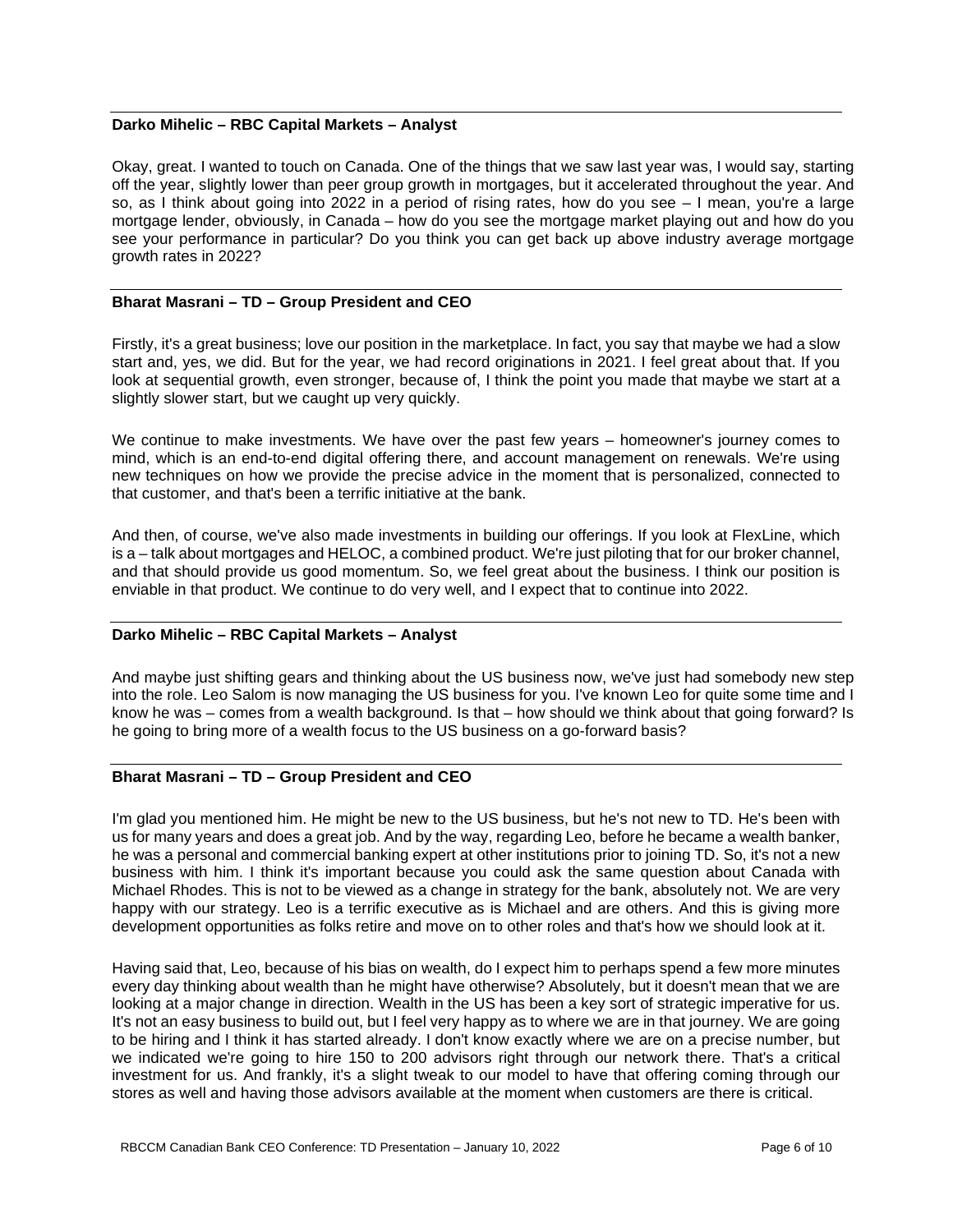Now, these are meant to – which is what the customer requirement is on the wealth side  $-$  in our footprint from Maine to Florida – is when they love products, you have ETFs with a TD wrapper around it. So, I'm expecting good outcomes through that initiative, which has been in the works for the past two or three years.

#### **Darko Mihelic – RBC Capital Markets – Analyst**

And how does that evolve with the Schwab relationship, if at all, going forward?

# **Bharat Masrani – TD – Group President and CEO**

Schwab relationship is terrific. This is a – it's turned out well for us. This is a strategic investment for the bank. We are proud owners of 13.5% of the company. We have a long-term deposit arrangement with Schwab. We use platforms that are critically important for our businesses and we continue to explore different ways of how can we expand this relationship? But in apart from it being advantageous for TD or Schwab in those relationships, you also want to be sure that it makes sense for our customers. That becomes a big, big consideration as what would customers want and what offering would make sense. So very happy with that relationship. It is working remarkably well for us and we like how that has turned out since our involvement with that terrific player, one of the largest and the highest profile and a great, great business model in the United States.

# **Darko Mihelic – RBC Capital Markets – Analyst**

Okay, great. Maybe at this point, I'm going to turn over to a couple of questions from the floor that we're getting through the Slido app. The first question coming from the audience is: Why did you not go into the buy now, pay later space in the US? Or maybe asked slightly differently, would you consider going into the buy now, pay later space in the US?

# **Bharat Masrani – TD – Group President and CEO**

Well, we look at anything that has developed in the marketplace and we are a major player. We do have in our retail card services **–** so, this is where we do private label credit card business with many retailers. With one of them, we actually have come up with, at the point of sale, a buy now, pay later type of an offering. So, we're seeing how that is playing out, what kind of take up we are seeing. But this is an area we keep on looking at and on an ongoing basis to see whether this makes sense for the bank. Happy to report for our card businesses, we do have for the MBNA platform in Canada already an installment plan **–** that's what our customers want. And for the TD visa cards, such a capability will be rolled out in the current year – in the current fiscal year.

So, we are looking at this on an ongoing basis, see what customers really want, how is this going to evolve both from a market acceptance perspective and a regulatory perspective that has got to be a key part of our consideration set. So, it's an area that we're watching. We are already in it in different forms. But how extensive or how pervasive this becomes as part of the payment ecosystem is a place to watch. I don't think there is a real sort of agreement as to how this is going to evolve. But if it becomes a major part, rest assured, TD will be a major player in it, and we keep on looking at it from that perspective.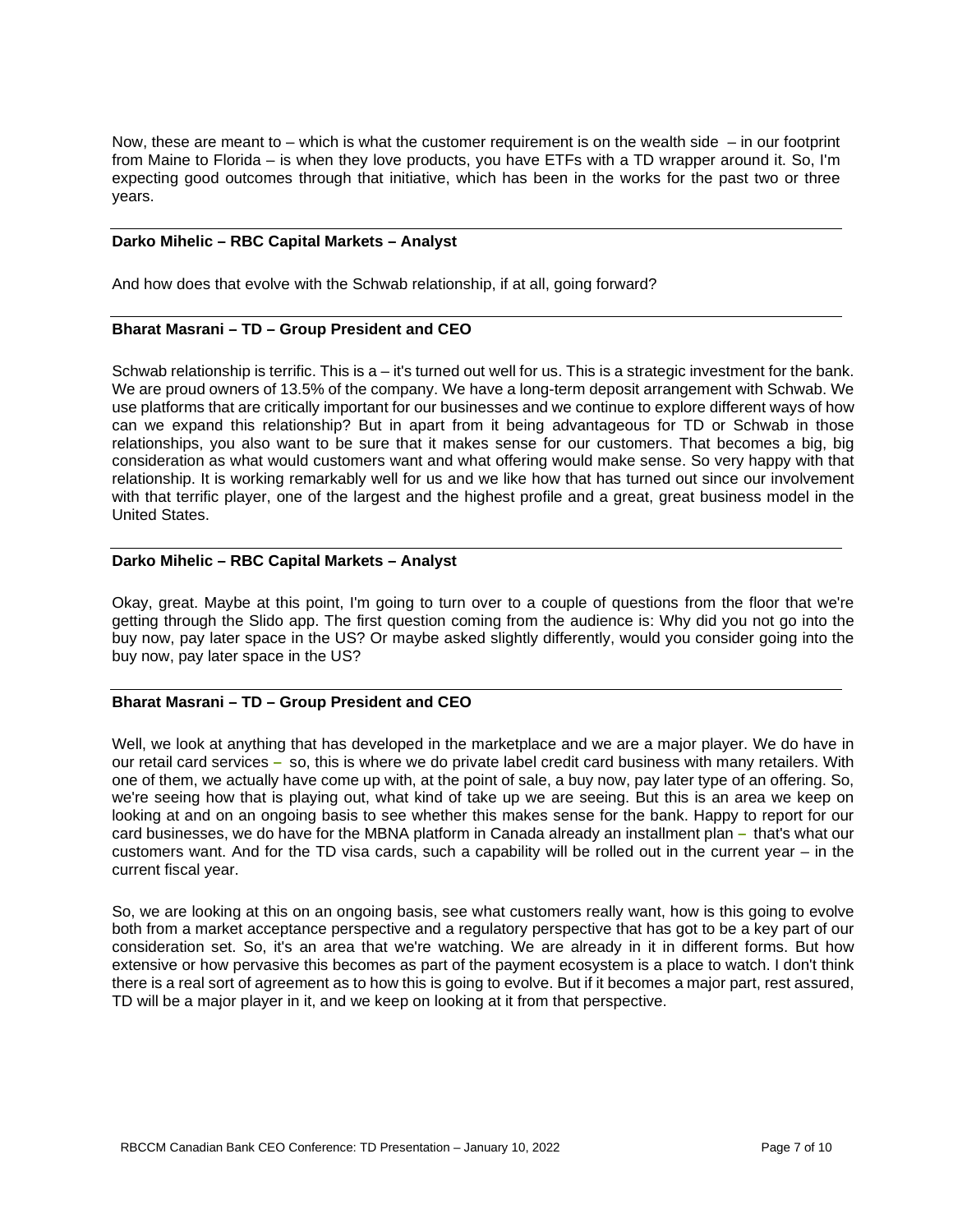# **Darko Mihelic – RBC Capital Markets – Analyst**

Okay. And another question from the floor, do you see open banking as a threat or an opportunity? How are you positioned?

# **Bharat Masrani – TD – Group President and CEO**

I think open banking depends on how it is rolled out. So, what's going on in the US, very happy with it. We are part of the – I think 20 banks have come together there and formed something called Akoya which effectively can share banking data in a safe, secure and even respecting privacy rules. And I think that's the way to go. It's an industry solution, and very happy. And I think in that respect, it could be advantageous for TD because it is done in that manner. It is not putting customer data or cyber type of risk or not having adequate consents down the road and then does harm to a relationship and, frankly, can cause major sort of macro issues as well.

Now, I'm hoping a similar model appears in Canada. I know Canada – the government is – the Department of Finance is looking at what model might make sense. As long as it is done in a safe and secure way through APIs and not through screen scraping and, again, proud to say TD does not partake in that. And so, it is important for us that this is done in that manner with that consent from our customers and consent that has little more detail to it as to what kind of information to share for how long and the like. If it's done in that manner, I think is an advantage and it'd be a good thing for the industry and for TD as well. If it's done where there are unsafe practices, where consents are not clear, then I think you're creating a systemic issue that will require a cleanup down the road, and that will not be good for anybody.

#### **Darko Mihelic – RBC Capital Markets – Analyst**

Okay, thank you. I think we have time for one more question from the floor. This question was upvoted. So it's: With plans to add advisers in the US, are there plans to grow the advisor base in Canada as well? And I think really what that means is, I mean, you've identified pure numbers in the US of how many you want to hire. Is something like that – similar like that in the works in Canada or apart from just regular advisor growth?

# **Bharat Masrani – TD – Group President and CEO**

So, in Canada, you should think of our – we and Teri Currie were talking about it three or four years ago, our pivot to Future Ready. If you look at traditionally, TD's brand was terrific, from a service proposition, the WOW Bank. And then we pivot it. So now, how do we pivot? In our branches and in all our channels, how do we grow from terrific service proposition to service and advice? And Future Ready is what we worked on for our business in Canada.

So, if you look at the advice business in Canada, you can split it into three. We've got the IAs, which are investment advisers that will sell anybody's product. They are the ones who are advising customers, et cetera. Then you got the financial planners which are attached to all our branches in Canada and they bring specialized knowledge. And then you have branch personnel that also provide advice.

And so, Future Ready was an initiative to make sure that we are doing the right things in each of these touchpoints, depending on customer need, the size of their relationship, what products might make sense, what kind of training, what kind of technologies should be made available to them.

So, in Canada, we feel great as to what we've done. You can look at the growth in our wealth business because of this pivot and how we've become the destination for advice in Canada. It's just been remarkable. In Canada, you should look – and we will continue to invest. We are continuing to have more financial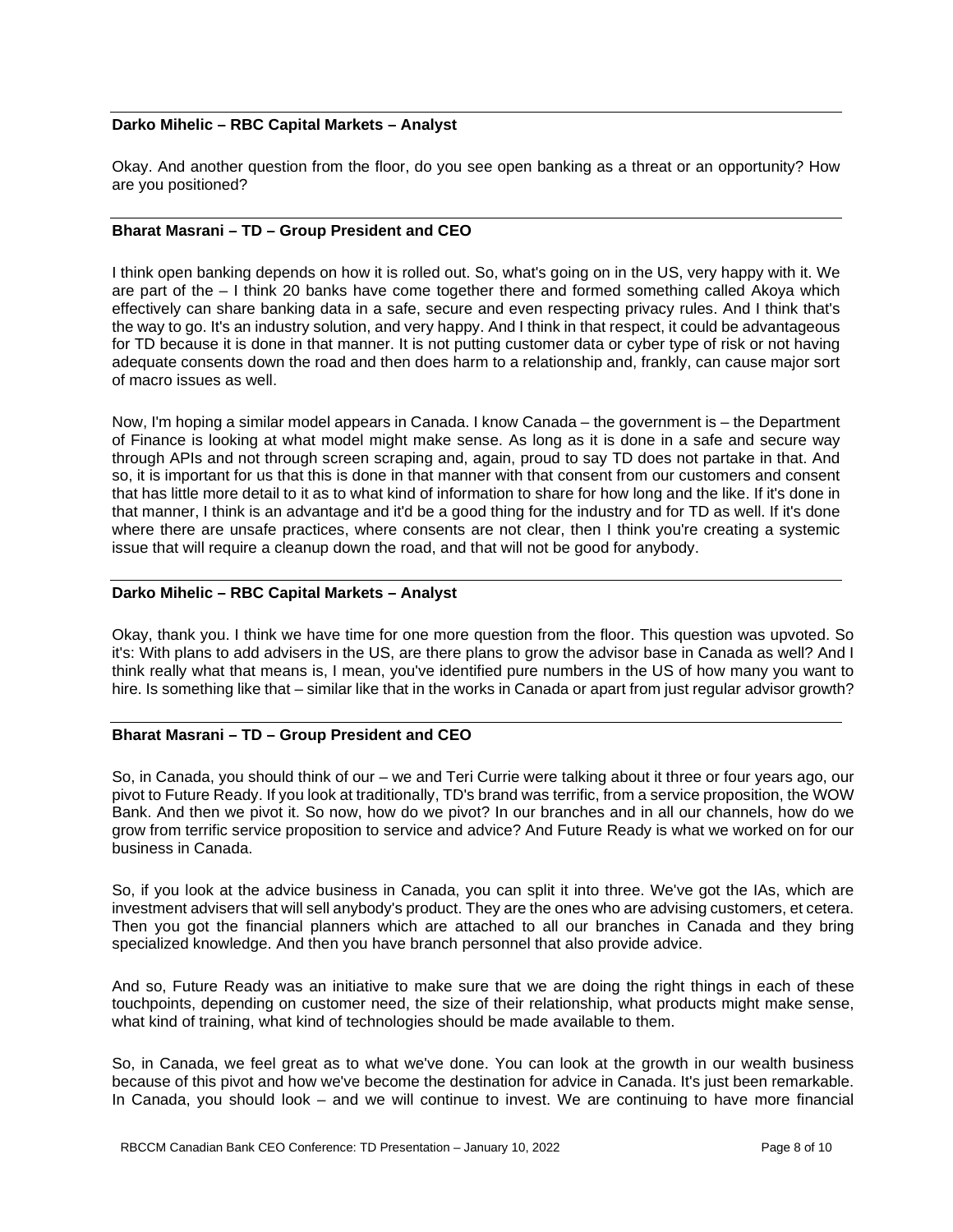planners, more financial advisors in our branches, and that continues. Nothing that I said about the US should mean that there's a difference in Canada, no. We will continue to do that. We think we've got tremendous opportunity given our franchise and feel very happy about how we can grow that part of the business which is already showing remarkable growth.

#### **Darko Mihelic – RBC Capital Markets – Analyst**

Okay, great. Maybe I've got time for one more. So why don't we just throw one more in at you? This is an interesting question. So again, goes to Leo. With Leo Salom managing the US business, can we expect to see any co-branded wealth products with TD and Schwab? And I'm assuming that that question means in the near future.

# **Bharat Masrani – TD – Group President and CEO**

Listen, I think let's look at opportunities out there as to what might make sense. If there is a need in the market of a particular product and we need to work from a different perspective than what we might have done before, we'll look at it seriously. But I think these things are something that, from a long-term perspective, what makes sense for our customers, what's the brand positioning, what does that brand stand for? All those things matter to us.

So hard for me to right now say we will co-brand this and co-brand that. We've been quite happy to co-brand on the credit card side. That has worked very well for us. We have a retail card service business that we like in the US. We have these major relationships with Target and Nordstrom that we are very happy with. And so, the credit card side, we've been – we've gotten ourselves very comfortable. As a business model, that makes sense for us. The risk-sharing is wonderful. And it works from a balance sheet perspective and a return perspective as well.

On the wealth side, I think it's a different situation. We are fairly new to the retail wealth business in the US. And so we would want to make the assessment as to what makes sense for our customers before, making pronouncements that this is what we'll do and this is what we will not do. So, give us time, I think, we will, over time, once we become more mature, have a better view on what is precisely good for our customer base. We should be – by the way, we have 10 million Americans that bank with TD America's Most Convenient Bank. So, I think the wealth, the mass affluent, segment is very important to us, it's very valuable to us and a huge opportunity. But we want to do what is right for the customer base, over time, and we feel very happy where we are today. And then, give us more time as to how we can do more with the customer base going forward.

#### **Darko Mihelic – RBC Capital Markets – Analyst**

Okay. Great. So, we're going to butt up against the end of our time together and like I'm doing with every CEO, I am going to turn the floor over to you and just ask you for what are the key messages that you want shareholders to take away today about TD?

# **Bharat Masrani – TD – Group President and CEO**

I think, Darko, firstly thanks for having me. This has been terrific, great discussion, great points that have been raised. At TD, all I'd say is, the core part of our strategy is we are a proven business model. And I think what this pandemic has thrown against us is that it has shown strength of TD, not only is it a proven business model, but we've been able to show as to the earnings potential of the bank, the earnings engines that we have, the scale businesses and the market share and the value proposition from a brand perspective for our customers. And that's why you see, the build-up of capital. I think it was an under-appreciated part. We used